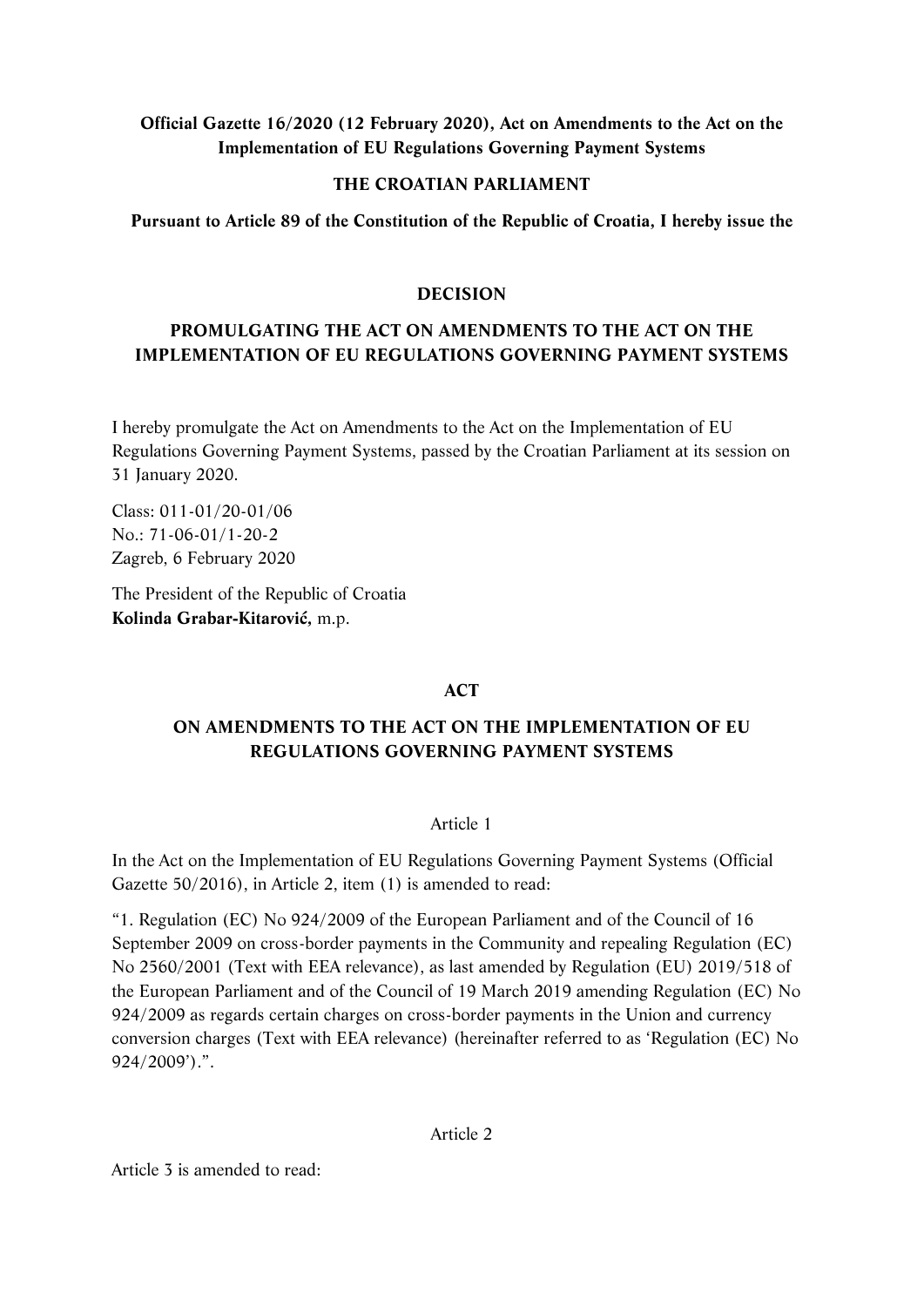"(1) The terms used in this Act shall have the meaning as defined in the Regulation referred to in Article 2 of this Act to which the individual provision of this Act refers.

(2) The terms that are not defined by the individual Regulation referred to in Article 2 of this Act, which are used in this Act, shall have the meaning as defined in the law governing the payment system.".

## Article 3

In Article 4, paragraphs (1), (2) and (3) are amended to read:

"(1) The Croatian National Bank shall be the competent authority for the supervision of the application of Regulation (EC) No 924/2009, Regulation (EU) No 260/2012, Regulation (EU) 2015/751 and the provisions of Articles 5, 6 and 7 of this Act by credit institutions, electronic money institutions, small electronic money institutions, payment institutions and small payment institutions established in the Republic of Croatia, branches established by third-country credit institutions and electronic money institutions in the Republic of Croatia and payment system operators with a head office in the Republic of Croatia.

(2) Where credit institutions, electronic money institutions and payment institutions from another member state provide payment services in the territory of the Republic of Croatia through a branch or agent appointed in the Republic of Croatia under the right of establishment, the Croatian National Bank shall be the competent authority for the supervision of the application of Regulation (EC) No 924/2009, Regulation (EU) No 260/2012, Regulation (EU) 2015/751 and the provisions of Articles 5 and 6 of this Act by the branch or agent.

(3) The provisions of the laws governing the operation of credit institutions, electronic money institutions, payment institutions and payment system operators shall apply to the supervision referred to in paragraphs (1) and (2) of this Article.".

In paragraph (5), the words 'persons other than payment service providers' are replaced by the words 'any other person subject to its application'.

After paragraph (5), paragraph (6) is added which reads:

"(6) The Market Inspection of the State Inspectorate shall exercise supervision of the application of Regulation (EC) No 924/2009 by entities subject to its application other than the institutions referred to in paragraph (1) of this Article, which within their activity offer currency conversion services at an ATM or at the point of sale.".

The former paragraph (6), which becomes paragraph (7), the words 'The Croatian National Bank and the Financial Inspectorate of the Republic of Croatia' are replaced by the words 'The Croatian National Bank, the Financial Inspectorate of the Republic of Croatia and the State Inspectorate'.

In the former paragraph (7), which becomes paragraph (8), in the introductory sentence, the words 'referred to in paragraph (6)' are replaced by the words 'referred to in paragraph (7)'.

In item (3), the word 'laws' is replaced by the word 'regulations'.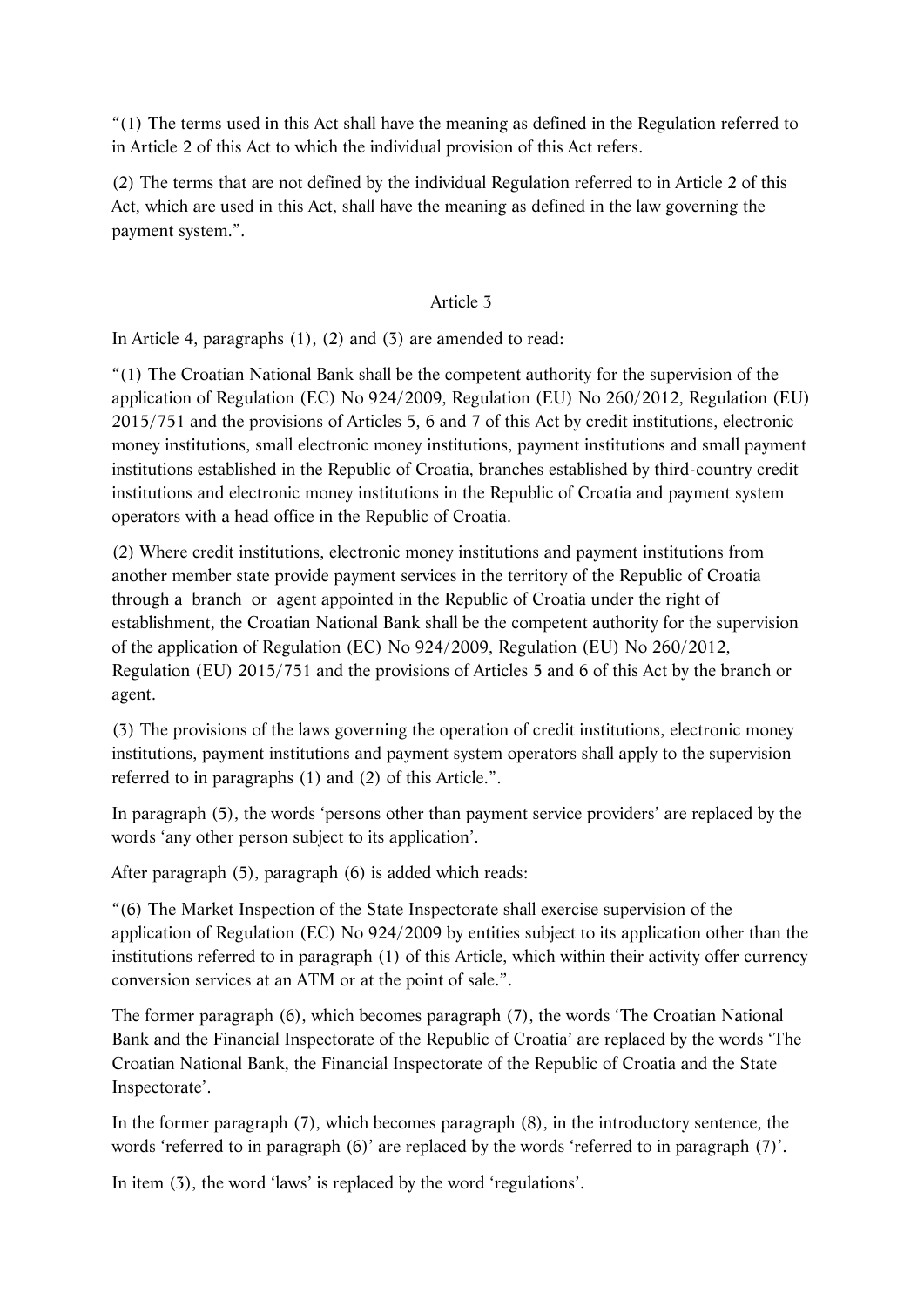In the former paragraphs (8) and (9), which become paragraphs (9) and (10), the words 'referred to in paragraph (7)' are replaced by the words 'referred to in paragraph (8)'.

## Article 4

Before the title of Article 5, the title of Title III is amended to read: "III OUT-OF-COURT COMPLAINT PROCEDURES AND ALTERNATIVE DISPUTE RESOLUTION.

In Article 5, paragraph (2), item (2), after the word 'complaint', the semicolon and the word 'and' are deleted and the full stop is added.

Item (3) is deleted.

In paragraph (4), after the word 'complaint', a comma is inserted and the words 'on paper, or if so agreed between the payment service provider and the user, on another durable medium.' are added.

After paragraph (4), new paragraph (5) and paragraph (6) are added which read:

"(5) Exceptionally, where a payment service provider is unable to provide an answer within the time limit referred to in paragraph (4) of this Article for reasons beyond the control of the payment service provider, it shall be required to send a holding reply to the payment service user, within the time limit, indicating the reasons for a delay in answering to the complaint and specifying the time limit by which the payment service user will receive the final reply and which shall not exceed 35 days from the date of receipt of the complaint.

(6) In the final reply to the complaint, the payment service provider shall refer the payment service user to the possibility of submitting a complaint to the competent authority and where the payment service user is a consumer, also to the authorities competent for alternative consumer dispute resolution referred to in Article 7, paragraph (1) of this Act.".

The former paragraph (5), which becomes paragraph (7), is amended to read:

"(7) Where a credit institution, an electronic money institution or a payment institution from another Member State provides payment services in the territory of the Republic of Croatia through a branch or an agent appointed in the Republic of Croatia under the right of establishment, the provisions of this Article shall apply to the branch or the agent.".

Article 5

In Article 6, paragraph (1) is amended to read:

"(1) Payment service users may submit complaints to the Croatian National Bank against a credit institution, an electronic money institution, a small electronic money institution, a payment institution or a small payment institution if they deem they have acted contrary to Regulation (EC) No 924/2009, Regulation (EU) No 260/2012, Regulation (EU) 2015/751 or Article 5 of this Act.".

Paragraph (3) is amended to read: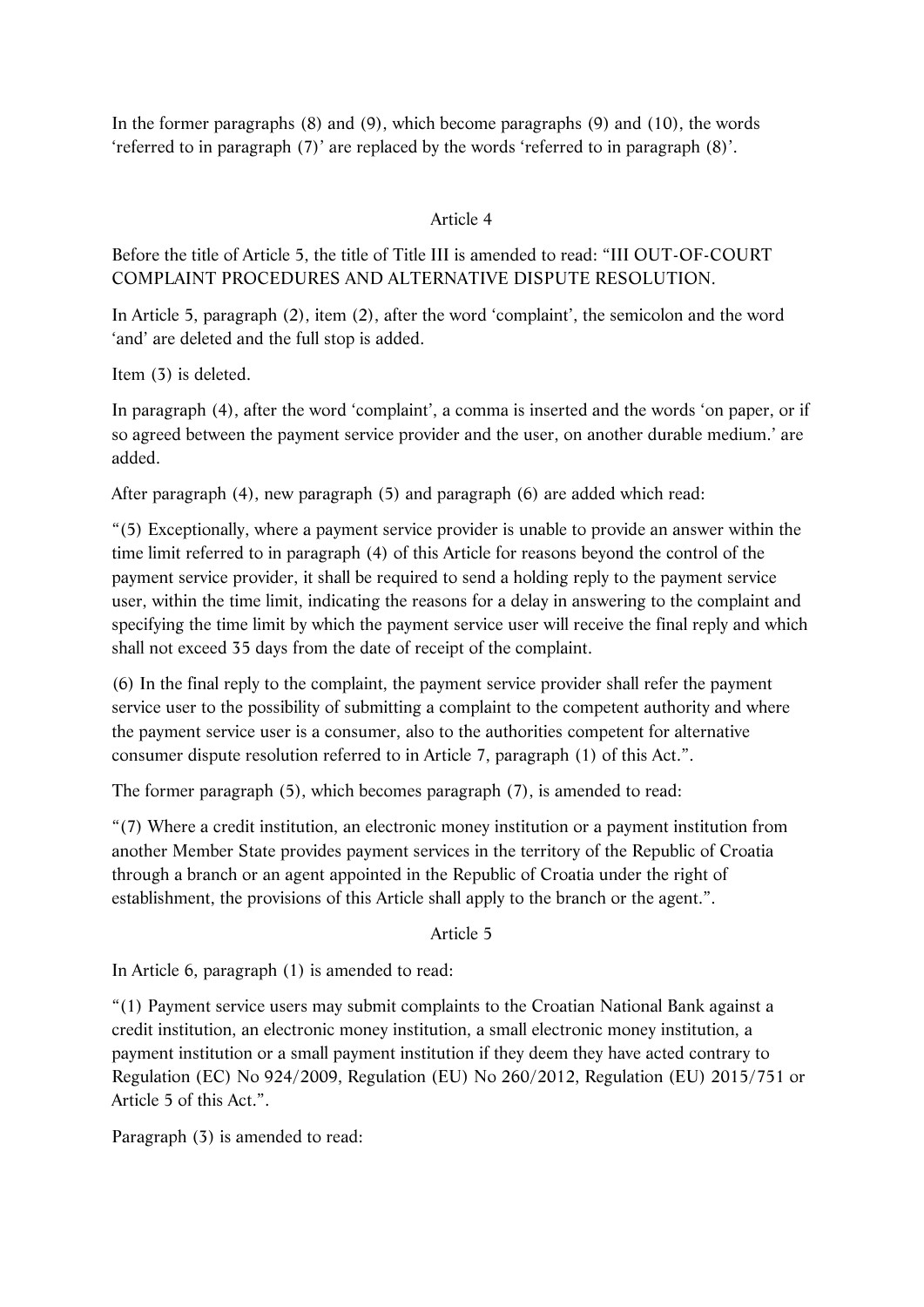"(3) Where the Croatian National Bank receives a complaint against a credit institution, an electronic money institution or a payment institution from another Member State providing payment services in the Republic of Croatia directly or through an agent exercising the freedom to provide services, it shall forward such a complaint to the competent authority of the home Member State.".

Paragraph (5) is amended to read:

"(5) In the case of a complaint against a credit institution, an electronic money institution or a payment institution from another Member State providing payment services in the Republic of Croatia through a branch or an agent appointed in the Republic of Croatia under the right to establishment, the Croatian National Bank shall send the invitation referred to in paragraph (4) of this Article to the branch or the agent.".

In paragraph (6), the words 'paragraphs (2) and (3) or paragraph (4)', and the comma before these words, are deleted.

In paragraph (7), after the word 'findings', the words 'and of the measures taken' are added.

In paragraph (8), the words 'mediation proceedings before the authority referred to in Article 7 of this Act' are replaced by the words 'an alternative dispute resolution for consumer disputes'.

# Article 6

The title of Article 7 is amended to read: "*Alternative dispute resolution*"*.* 

Article 7 is amended to read:

"(1) In all disputes with a payment service provider related to the application of Regulation (EC) No 924/2009, Regulation (EU) No 260/2012 and/or this Act, the payment service user that is a consumer shall have the right to initiate a procedure before any authority for alternative dispute resolution for consumer disputes, which the payment service provider has provided on its website or in its branches.

(2) A payment service provider shall participate in the alternative dispute resolution procedure initiated by the consumer before the authority referred to in paragraph (1) of this Article.

(3) In disputes with a payment service provider related to the application of Regulation (EU) 2015/751 and/or this Act, the payment service user shall have the right to initiate mediation proceedings before the Mediation Centre at the Croatian Chamber of Economy or another independent mediation authority.

(4) The provisions of this Article shall not affect the rights of payment service users to initiate court proceedings.".

#### Article 7

Article 8 is amended to read:

"(1) The following payment service providers shall be liable for the misdemeanours referred to in paragraph (2) of this Article: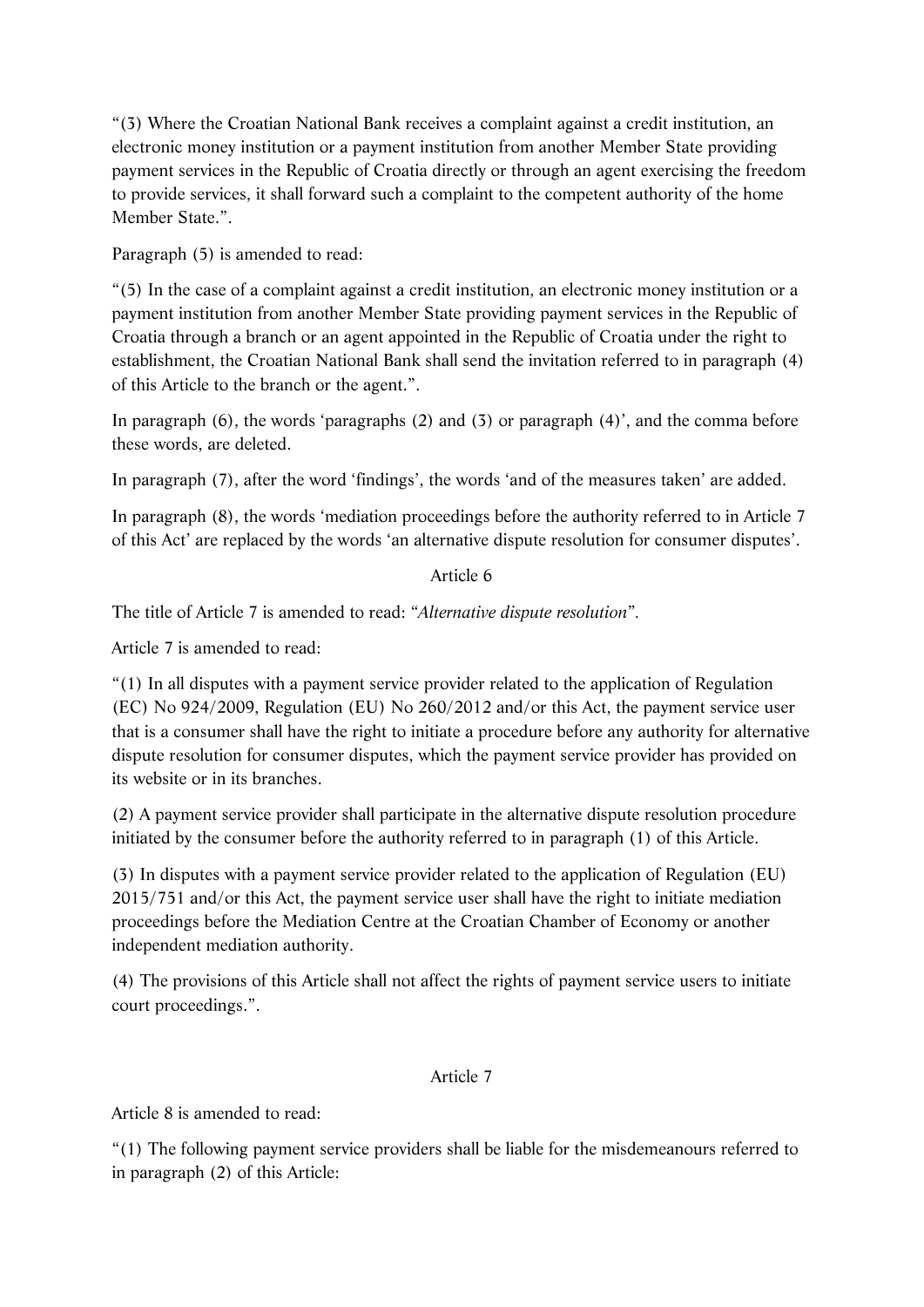1) credit institutions, electronic money institutions, small electronic money institutions, payment institutions and small payment institutions established in the Republic of Croatia;

2) branches of credit institutions in the Republic of Croatia established in another Member State or third country;

3) branches of electronic money institutions in the Republic of Croatia established in another Member State or third country;

4) branches of payment institutions in the Republic of Croatia established in another Member State;

5) legal persons appointed as agents in the Republic of Croatia under the right of establishment of payment institutions or electronic money institutions established in other Member States;

6) units of local or regional self-government, when not acting in the capacity as public authority;

7) The Croatian National Bank, when not acting in its capacity as monetary authority or other public authority.

(2) The payment service provider referred to in paragraph (1) of this Article shall be fined between HRK 20,000.00 and HRK 500,000.00:

1) if it fails to levy the same charges on a payment service user in respect of cross-border payments in euro as the charges levied for corresponding national payments in kuna (Article 3, paragraph (1) of Regulation (EC) No 924/2009);

2) if, prior to the initiation of the payment transaction of a cash withdrawal at an ATM or a card-based payment at the point of sale, it fails to disclose the information to the payer on the total currency conversion charges expressed as a percentage mark-up over the latest available euro foreign exchange reference rates issued by the European Central Bank or if it fails to provide the information on the mark-up in a neutral and comprehensible manner or it fails to provide it free of charge (Article 3a, paragraphs (1) and (7) of Regulation (EC) No 924/2009);

3) if it fails to make the mark-up expressing the total currency conversion charges public in a neutral, comprehensible and easily accessible manner on a broadly available and easily accessible electronic platform, free of charge for the payer (Article 3a, paragraphs (2) and (7) of Regulation (EC) No 924/2009);

4) if, without undue delay after receiving a payment order for a cash withdrawal at an ATM or a card-based payment at the point of sale that is denominated in any Union currency that is different from the currency of the payer's account, it fails to send to the payer an electronic message through the agreed broadly available and easily accessible channel with the information on the percentage mark-up expressing the total currency conversion charges (Article 3a, paragraph (5), sub-paragraph (1) and paragraph (6), sub-paragraph (1) of Regulation (EC) No 924/2009);

5) if, once a month in which it receives from the payer a payment order for a cash withdrawal at an ATM or a payment at the point of sale that is denominated in any Union currency that is different from the currency of the payer's account, for each payment card that was issued to the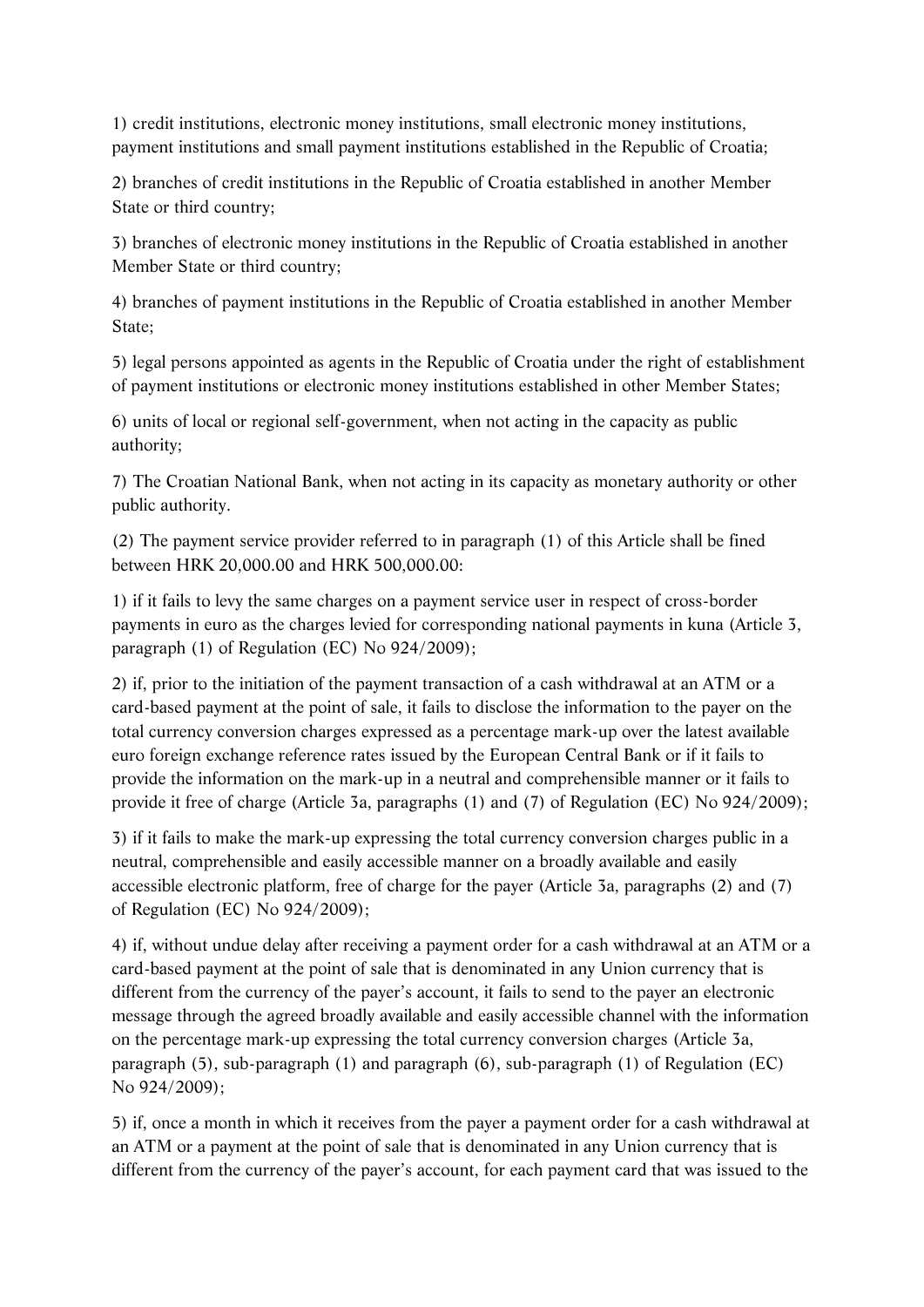payer by the payer's payment service provider and that is linked to the same account, it fails to send to the payer an electronic message on the percentage mark-up expressing the total currency conversion charges through the agreed broadly available and easily accessible channel (Article 3a, paragraph (5), sub-paragraph (2) and paragraph (6), sub-paragraph (1) of Regulation (EC) No 924/2009);

6) if it fails to provide the information on the percentage mark-up expressing the total currency conversion charges for a cash withdrawal at an ATM and a card-based payment at the point of sale that is denominated in any Union currency that is different from the currency of the payer's account, which it is obliged to provide without delay after receiving a payment order, or which it is obliged to provide once a month, free of charge or if it fails to provide it in a neutral and comprehensible manner (Article 3a, paragraphs (5) and (7) of Regulation (EC) No 924/2009);

7) if it has failed to offer payment service users, in a neutral and comprehensible manner and free of charge, the possibility of opting out of receiving the electronic messages with the information on the percentage mark-up expressing the total currency conversion charges for a cash withdrawal at an ATM and a card-based payment at the point of sale that is denominated in any Union currency that is different from the currency of the payer's account, which it is obliged to send without delay after receiving the payment order and once a month (Article 3a, paragraph (6), sub-paragraph (2) and paragraph (7) of Regulation (EC) No 924/2009);

8) if, before the payer initiates a credit transfer online directly, using the website or the mobile banking application of the payment service provider, it fails to inform the payer in a clear, neutral and comprehensible manner, of the estimated charges for currency conversion services applicable to the credit transfer (Article 3b, paragraph (1) of Regulation (EC) No 924/2009);

9) if, prior to the initiation of a credit transfer, it fails to communicate to the payer, in a clear, neutral and comprehensible manner, the estimated total amount of the credit transfer in the currency of the payer's account, including any transaction fee and any currency conversion charges or if it fails to communicate to the payer the estimated amount to be transferred to the payee in the currency used by the payee (Article 3b, paragraph (2) of Regulation (EC) No 924/2009);

10) if it fails to communicate to the payment service user the payment service user's IBAN and the payment service provider's BIC in accordance with Article 4, paragraph (1) of Regulation (EC) No 924/2009 or if it charges for such a communication;

11) if it levies additional charges on a payment service user contrary to Article 4, paragraph (3) of Regulation (EC) No 924/2009 as amended by Regulation (EU) No 260/2012;

12) if its reachability for credit transfers initiated by a payer from any Member State or for direct debits initiated by a payee from any Member State is not in accordance with Article 3 of Regulation (EU) No 260/2012;

13) if it uses payment schemes which do not comply with the conditions referred to in Article 4, paragraph (1) of Regulation (EU) No 260/2012;

14) if it fails to carry out credit transfers in accordance with Article 5, paragraphs (1) and (2) of Regulation (EU) No 260/2012;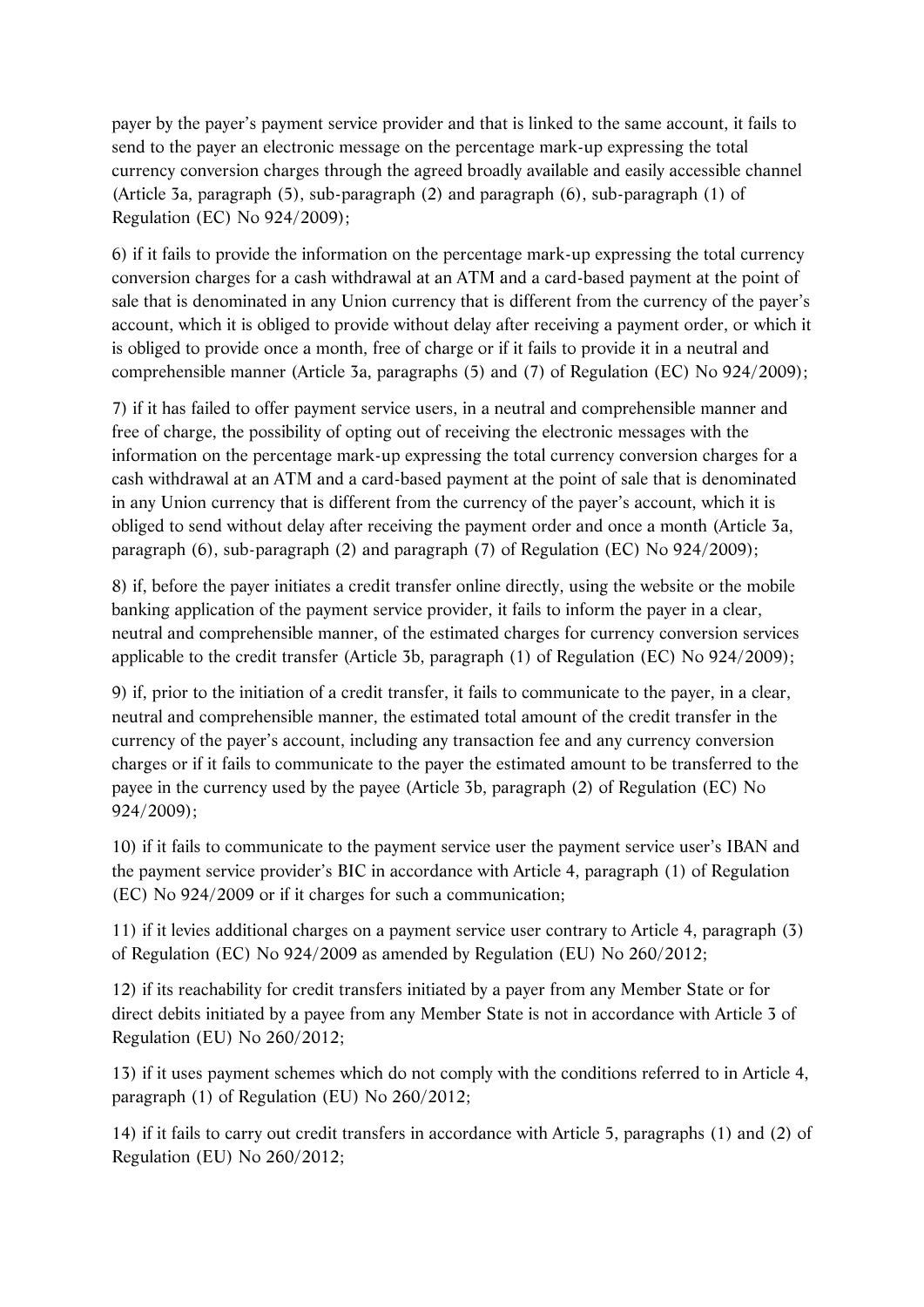15) if it fails to carry out direct debits in accordance with Article 5, paragraphs (1), (3) and (6) of Regulation (EU) No 260/2012;

16) if it requires a payment service user to indicate the BIC of the payment service provider for cross-border payment transactions in euro in accordance with Article 5, paragraph (7) of Regulation (EU) No 260/2012;

17) if it requires a payment service user to indicate the BIC of the payment service provider for national payment transactions in euro in accordance with Article 5, paragraph (7) of Regulation (EU) No 260/2012;

18) if it applies a multilateral interchange fee, or other agreed remuneration with an equivalent object or effect, including a fee agreed bilaterally between two payment service providers and a fee set unilaterally by a payment service provider in accordance with Article 8, paragraphs (1) and (3) of Regulation (EU) No 260/2012 to cross-border direct debit payment transactions in euro;

19) if it applies a multilateral interchange fee, or other agreed remuneration with an equivalent object or effect, including a fee agreed bilaterally between two payment service providers and a fee set unilaterally by a payment service provider in accordance with Article 8, paragraphs (1) and (3) of Regulation (EU) No 260/2012 to national direct debit payment transactions in euro;

20) if it applies a multilateral interchange fee, or other agreed remuneration with an equivalent object or effect, including a fee agreed bilaterally between two payment service providers and a fee set unilaterally by a payment service provider to R-transactions, without complying with the conditions referred to in Article 8, paragraph (2) of Regulation (EU) No 260/2012;

21) if, prior to the execution of the payment transaction to which Regulation (EC) No 924/2009, Regulation (EU) No 260/2012 and/or Regulation (EU) 2015/751 applies, it fails to provide or make available to the payment service user the information on the payment service user's right to submit a complaint and on the manner of submitting the complaint in accordance with Article 5, paragraph (2) of this Act, without complying with the conditions referred to in Article 5, paragraph (3) of this Act;

22) if it fails to provide the payment service user with the final reply to the complaint within the time limit and in the manner laid down in Article 5, paragraph (4) of this Act, without complying with the conditions referred to in Article 5, paragraph (5) of this Act;

23) if, for reasons beyond the control of the payment service provider, it fails to send a holding reply to the payment service user with the content and within the time limit laid down in Article 5, paragraph (5) of this Act or if it fails to send the final reply to the payment service user within the time limit referred to in Article 5, paragraph (5) of this Act;

24) if, contrary to Article 5, paragraph (6) of this Act, in the final reply to the complaint, it fails to refer the payment service user to the possibility of submitting a complaint to the competent authority or if it fails to refer the payment service user that is a consumer to the authority competent for alternative dispute resolution referred to in Article 7, paragraph (1) of this Act;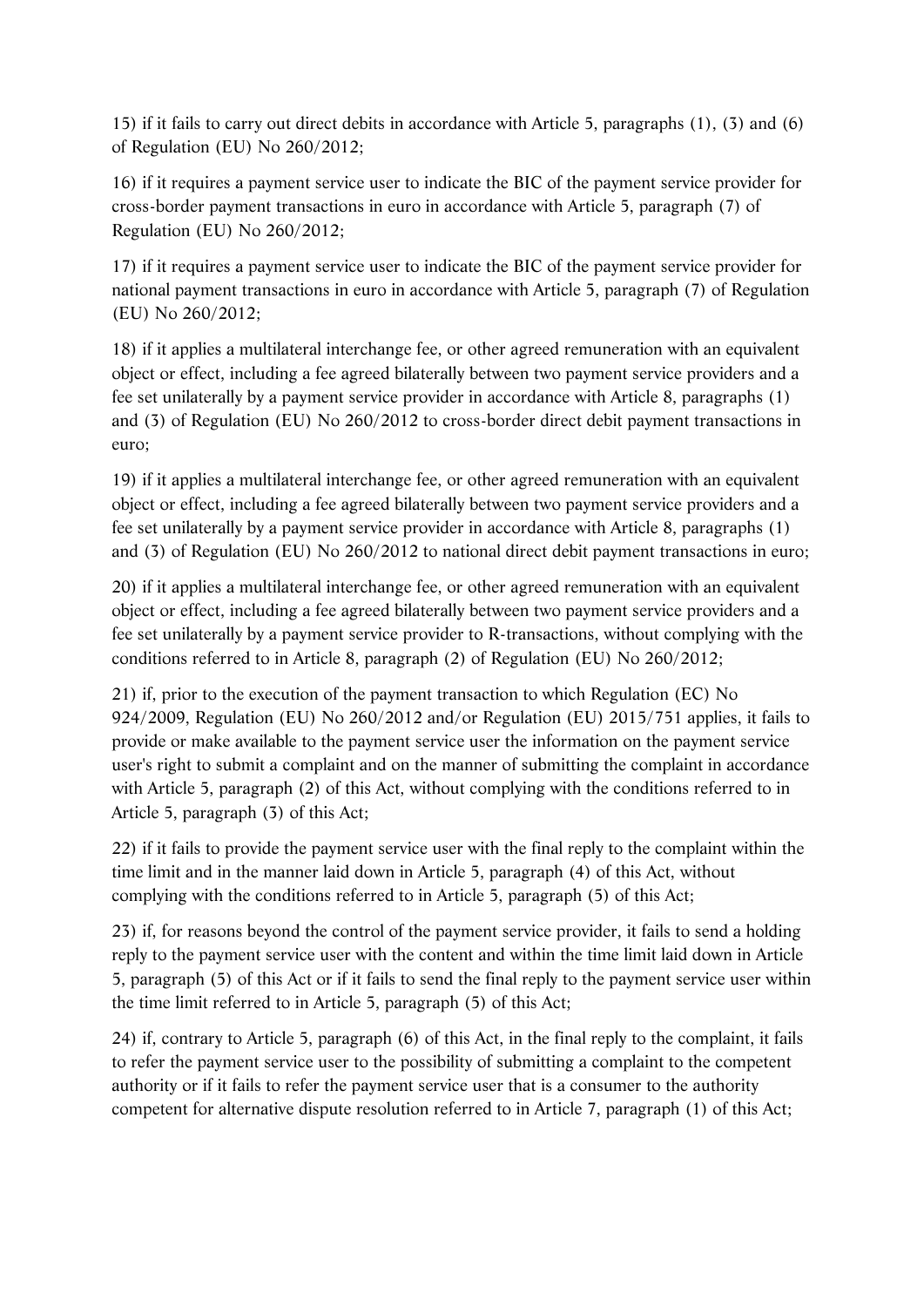25) if, at the invitation of the Croatian National Bank, it fails to submit its statement and the relevant evidence within the time limit referred to in the invitation in accordance with Article 6, paragraph (4) of this Act;

26) if, contrary to Article 7, paragraph (2) of this Act, it refuses to participate in the alternative dispute resolution procedure initiated before the authority on which it gave information pursuant to Article 7, paragraph (1) of this Act;

27) if it offers or requests a per transaction interchange fee of more than 0.2% of the value of the transaction for any debit card transaction, and thereby acts contrary to Article 3, paragraph (1) of Regulation (EU) 2015/751;

28) if it offers or requests a per transaction interchange fee of more than 0.3% of the value of the transaction for any credit card transaction, and thereby acts contrary to Article 4 of Regulation (EU) 2015/751;

29) if it circumvents the application of the interchange fee cap referred to in Article 3, paragraph (1) or Article 4 of Regulation (EU) 2015/751, and thereby acts contrary to Article 5 of Regulation (EU) 2015/751;

30) if it fails to provide the consumer, on his/her request, two or more different brands on a card-based payment instrument, provided that such a service is offered by the payment service provider, or if it fails to provide the consumer, in good time before the contract is signed, with information on all the payment brands available and their characteristics, including their functionality, cost and security, and thereby acts contrary to Article 8, paragraph (2) of Regulation (EU) 2015/751;

31) if any routing principles or equivalent measures described in Article 8, paragraph (5) of Regulation (EU) 2015/751 which the payment service provider applies are discriminatory or are applied in a discriminatory manner, and thereby acts contrary to Article 8, paragraph (5) of Regulation (EU) 2015/751;

32) if it inserts automatic mechanisms, software or devices on the payment instrument or at equipment applied at the point of sale which limit the choice of payment brand or payment application by the payer or the payee when using a co-badged payment instrument, and thereby acts contrary to Article 8, paragraph (6) of Regulation (EU) 2015/751;

33) if, as an acquirer, it fails to offer or charge its payee merchant service charges individually specified, and thereby acts contrary to Article 9, paragraph (1) of Regulation (EU) 2015/751;

34) if, as an acquirer, it fails to include in its agreement with a payee individually specified information on the amount of charges, and thereby acts contrary to Article 9, paragraph (2) of Regulation (EU) 2015/751;

35) if it applies any rule that obliges payees accepting a card-based payment instrument issued by one issuer also to accept other card-based payment instruments issued within the framework of the same payment card scheme, and thereby acts contrary to Article 10, paragraph (1) of Regulation (EU) 2015/751 in relation to Article 10, paragraphs (2) and (3) of Regulation (EU) 2015/751;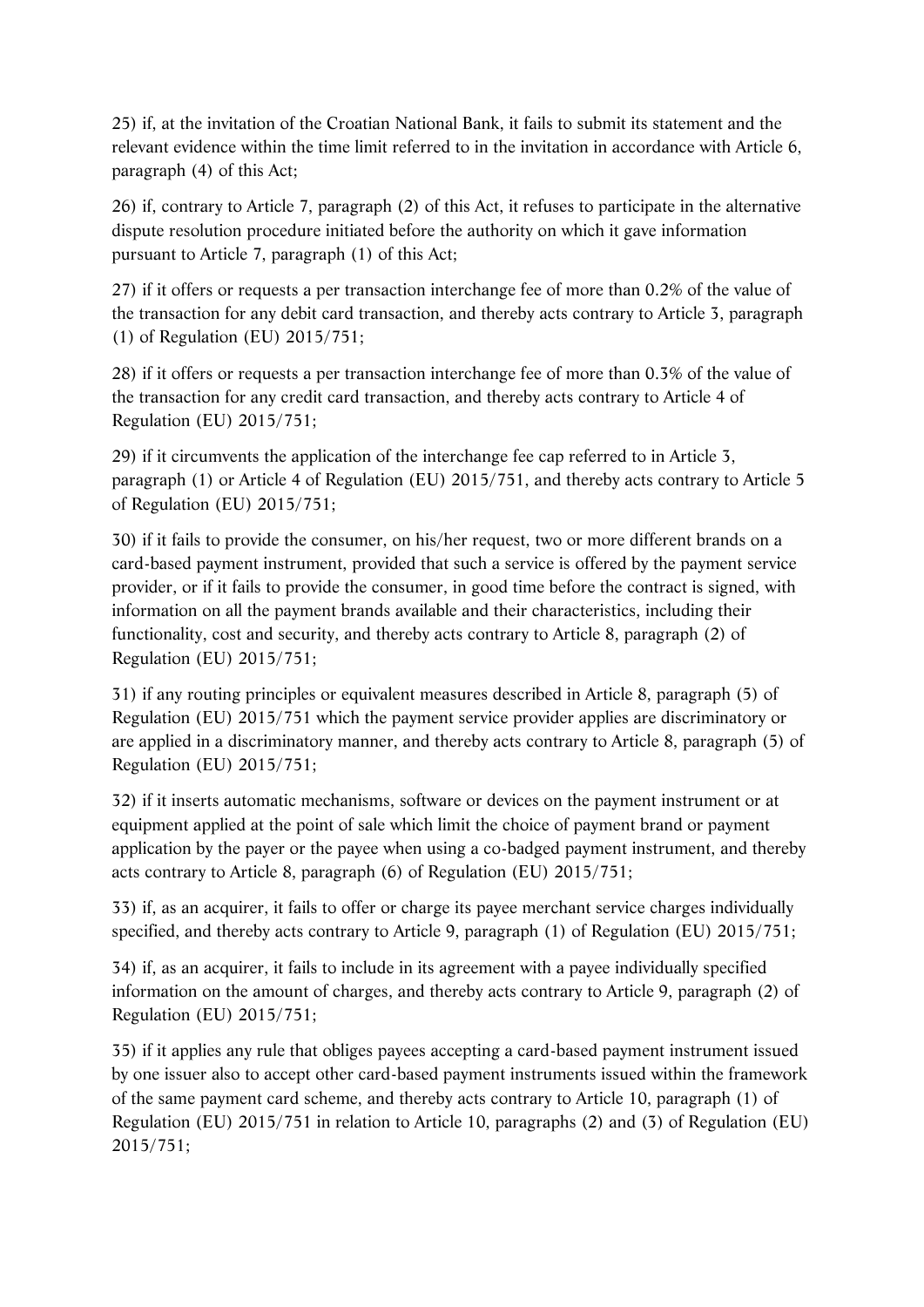36) if, as an issuer, it fails to ensure that its payment instruments are electronically identifiable or, in the case of newly-issued card-based payment instruments, also visibly identifiable, and thereby acts contrary to Article 10, paragraph (5) of Regulation (EU) 2015/751;

37) if it prevents payees from steering consumers to the use of any payment instrument preferred by the payee or if it prohibits payees from treating card-based payment instruments of a given payment card scheme more or less favourably than others, and thereby acts contrary to Article 11, paragraph (1) of Regulation (EU) 2015/751;

38) if it prevents payees from informing payers about interchange fees and merchant service charges, and thereby acts contrary to Article (11), paragraph (2) of Regulation (EU) 2015/751;

39) if, after the execution of an individual card-based payment transaction, it fails to provide the payee with the information on that transaction in accordance with Article (12) of Regulation (EU) 2015/751.

(3) A fine between HRK 5,000.00 and HRK 50,000.00 shall also be imposed for any of the misdemeanours referred to in paragraph (2) of this Article on:

1) the responsible person of the management board of the payment service provider referred to in paragraph (1), item (1) of this Article or the responsible executive director if the payment service provider has a board of directors, or if the payment service provider referred to in paragraph (1), item (1) of this Article, with the exception of credit institutions, engages in another business activity in addition to payment services, the director responsible for payment services;

2) the responsible person of the payment service provider (branch) referred to in paragraph (1), items (2) to (4) of this Article and the responsible person of the payment service provider (agent) referred to in paragraph (1), item (5) of this Article that is a legal person;

3) the responsible person of the payment service provider referred to in paragraph (1), items (6) and (7) of this Article.

(4) A fine between HRK 10,000.00 and HRK 250,000.00 shall also be imposed for any of the misdemeanours referred to in paragraph (2) of this Article on a craftsman or another selfemployed person set up in the Republic of Croatia under the right of establishment and appointed as an agent of the payment institution or the electronic money institution established in another Member State.

(5) The fine referred to in paragraph (3) of this Article shall be imposed on the responsible person for any of the misdemeanours referred to in paragraph (2) of this Article committed during the provision of payment services by the Republic of Croatia, when not acting in the capacity as public authority.

(6) Exceptionally, any of the misdemeanours referred to in paragraph (2) of this Article shall not be committed if the payment service provider referred to in paragraph (1) of this Article, where provided for in Regulation (EC) No 924/2009, as last amended by Regulation (EU) 2019/518, Regulation (EU) No 260/2012 and Regulation (EU) 2015/751, has agreed otherwise with the payment service user than prescribed therein.".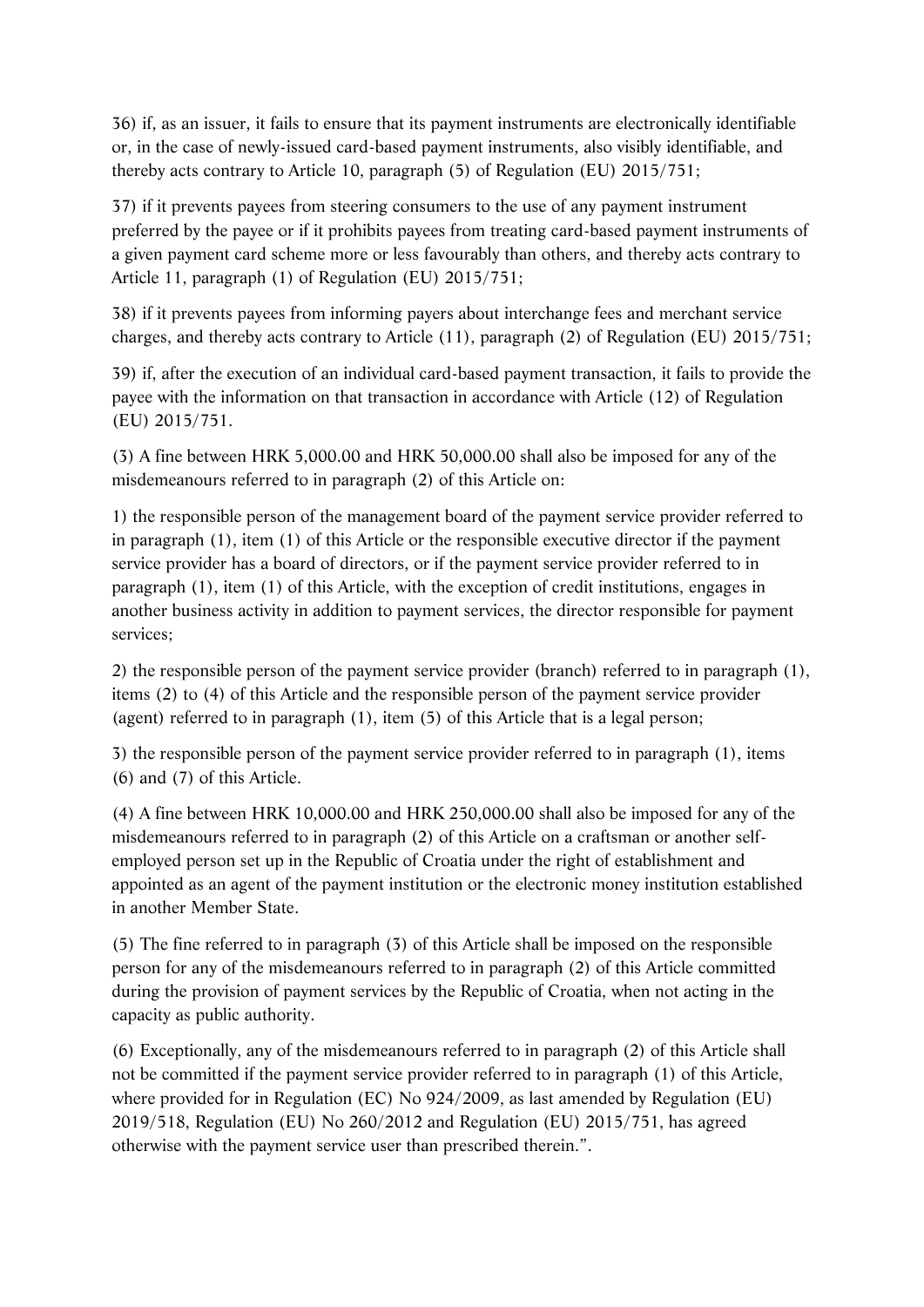#### Article 8

The title of Article 9 and Article 9 are deleted.

### Article 9

The title of Article 10 and Article 10 are deleted.

#### Article 10

In Article 14, paragraph (1), in the introductory sentence, the words 'or natural' are deleted.

New items (1) to (5) are added which read:

"1) if, when providing a currency conversion service at an ATM or at the point of sale, it fails to disclose to the payer the information on the total currency conversion charges expressed as a percentage mark-up over the latest available euro foreign exchange reference rates issued by the European Central Bank, prior to the initiation of the payment transaction of a cash withdrawal at an ATM or a card-based payment at the point of sale, or if it fails to clearly display the information on the percentage mark-up at the ATM or at the point of sale (Article 3a, paragraphs (1) and (4) of Regulation (EC) No 924/2009);

2) if, when providing a currency conversion service at an ATM or at the point of sale, prior to the initiation of the payment transaction of a cash withdrawal at an ATM or a card-based payment at the point of sale, it fails to provide the payer with the information on the amount to be paid to the payee in the currency used by the payee and on the amount to be paid by the payer in the currency of the payer's account (Article 3a, paragraph (3) of Regulation (EC) No 924/2009);

3) if, when providing a currency conversion service at an ATM or at the point of sale, following the initiation of the payment transaction of a cash withdrawal at an ATM or a card-based payment at the point of sale, it fails to make available to the payer the information on a durable medium on the percentage mark-up expressing the total currency conversion charges, on the amount to be paid to the payee in the currency used by the payee and on the amount to be paid by the payer in the currency of the payer's account (Article 3a, paragraphs (1), (3) and (4) of Regulation (EC) No 924/2009);

4) if, when providing a currency conversion service at an ATM or at the point of sale, prior to the initiation of the payment transaction of a cash withdrawal at an ATM or a card-based payment at the point of sale, it fails to inform the payer of the possibility of paying in the currency used by the payee and having the currency conversion subsequently performed by the payer's payment service provider (Article 3a, paragraph (4) of Regulation (EC) No 924/2009);

5) if, when providing a currency conversion service at an ATM or at the point of sale, it fails to provide the payer with the information referred to in Article 3a, paragraphs (1), (3) and (4) of Regulation (EC) No 924/2009 free of charge or in a neutral and comprehensible manner (Article 3a, paragraph (7) of Regulation (EC) No 924/2009).".